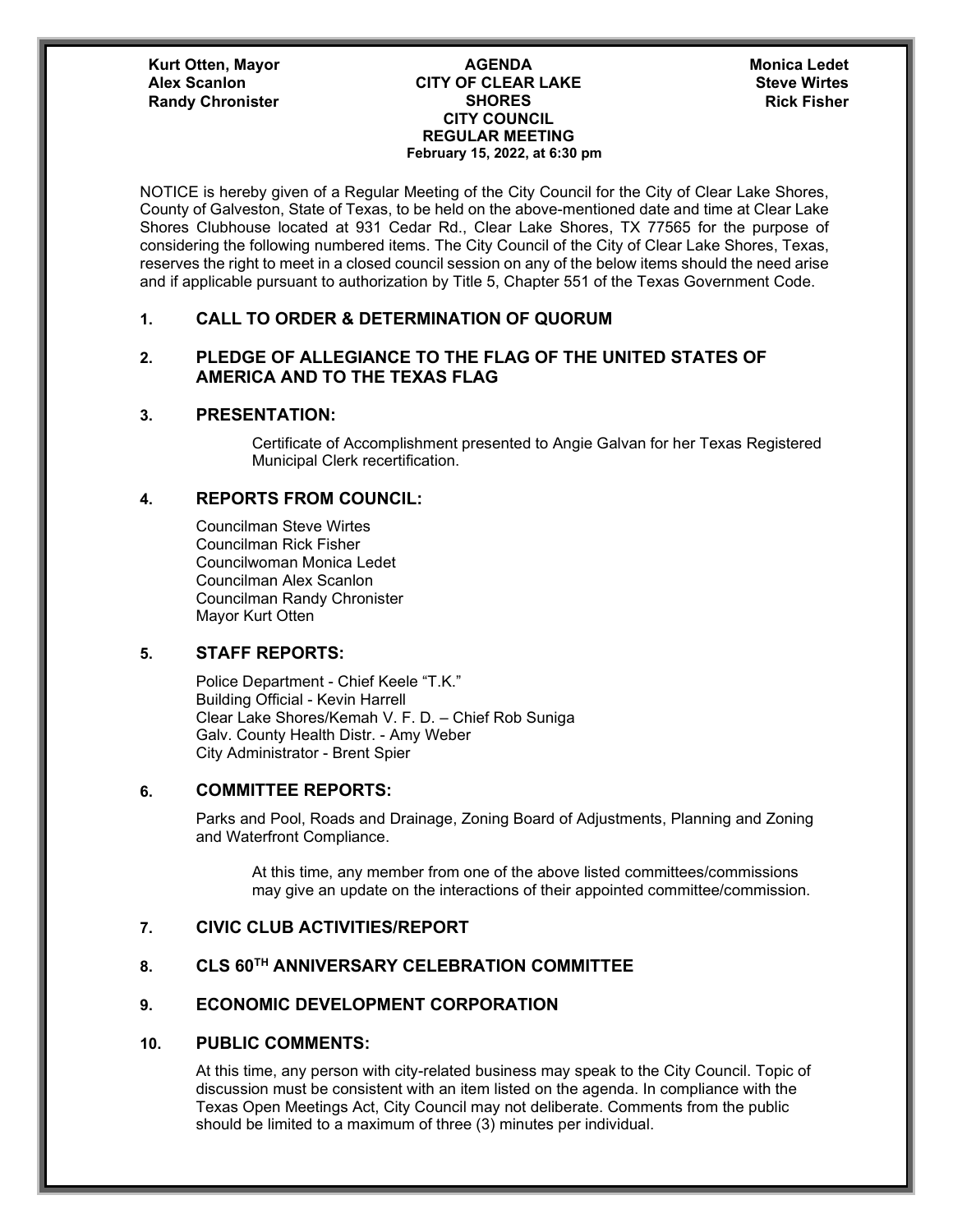#### **11. SCHEDULED VISITOR:**

Kari Kelley: Community Resource Assistance League of Bay Area

#### **12. NEW BUSINESS:**

#### **CONSENT AGENDA:**

- **a.** Check Register:
- **13. COUNCIL BUSINESS:** Discussion and possible action may be taken on the following items:
	- **a.** Resolution 2022-03: Galveston County Mosquito Control Program. *(CA Brent Spier*)
	- **b.** Resolution 2022-04: A resolution of the City of Clear Lake Shores, Texas designating the Galveston County Daily News as the official newspaper for the City of Clear Lake Shores, Texas and establishing an effective date of January 1, 2022. *(CA Brent Spier)*
	- **c.** Appointment of one member to the Waterfront Compliance Committee due to the vacancy left by Don Milbauer resignation. *Term expires 09/30/22 (CA Brent Spier)*
	- **d.** Approval of Change Order No. 1 Daniel Dror Avenue Project. *(CA Brent Spier)*
	- **e. EXECUTIVE SESSION:** Pursuant to the Texas Local Government Code Section 551.072: Authorizing a government body to deliberate in executive session on certain matters concerning real property: A governmental body may conduct a closed meeting to deliberate the purchase, exchange, lease, or value of real property if deliberation in an open meeting would have detrimental effect on the position of the governmental body in negotiations with a third person: Acquisition of real estate.
	- **f.** Action from **EXECUTIVE SESSION:** Pursuant to the Texas Local Government Code Section 551.072: Authorizing a government body to deliberate in executive session on certain matters concerning real property: A governmental body may conduct a closed meeting to deliberate the purchase, exchange, lease, or value of real property if deliberation in an open meeting would have detrimental effect on the position of the governmental body in negotiations with a third person: Acquisition of real estate.

#### **14. ADJOURNMENT**

#### **CERTIFICATION**

**I, Christy Stroup, City Secretary, certify that this Notice of Meeting was posted on the outside bulletin board at 931 Cedar Drive on or before Friday, February 11, 2022.**

> Christy Stroup City Secretary

In compliance with the American with Disabilities Act, the City of Clear Lake Shores will provide reasonable accommodations for disabled persons attending City Council meetings. Requests for interpretive services must be made 48 hours prior to this meeting by calling 281-334-2799 or by faxing to 281-334-2866.

City Council encourages positive public comment and discussion during its meetings and reserves time during most Council meetings to hear such comments from members of the audience. HB 2840 was placed into effect September 1, 2019, by the Texas State Legislature which states, "A governmental body shall allow each member of the public who desires to address the body regarding an item on an agenda for an open meeting of the body to address the body regarding the item at the meeting before or during the body's consideration of the item". Each member in the audience will be limited to 3 minutes for commenting on the specific subject matter of the agenda item.